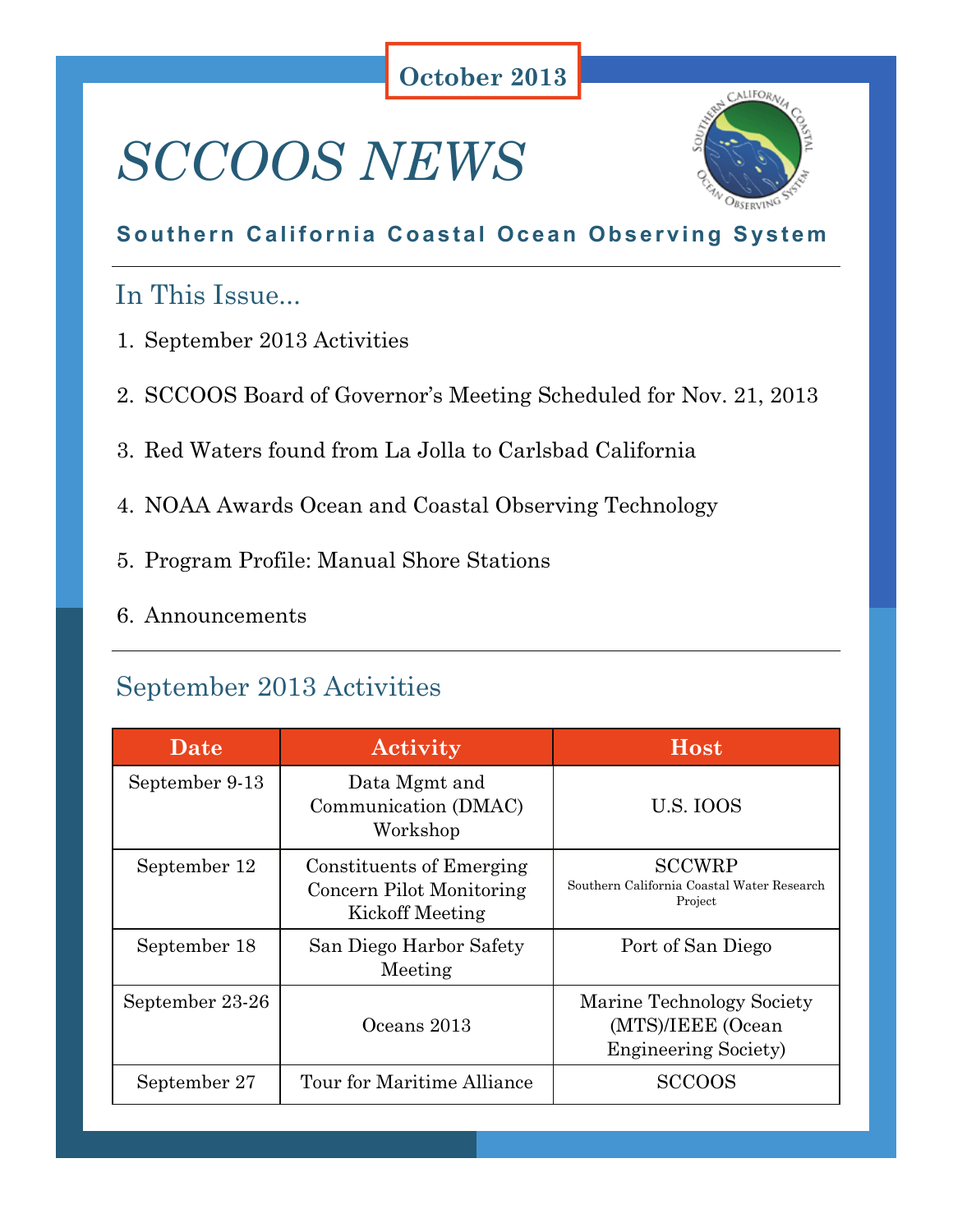

### SCCOOS Board of Governors BOG Meeting

**Date:** November 21, 2013

**Time:** 9 am to 4 pm

**Where:** University of Southern California (USC) in the Allen Hancock Foundation Building's Torrey Webb Room

**Theme:** Marine Operations



For more information please contact [d3williams@ucsd.edu](mailto:d3williams@ucsd.edu) Special Thanks to Linda Dugay, USC SeaGrant Director, for helping SCCOOS coordinate a room!!

### Red Waters Found From La Jolla to Carlsbad, California

Red to brownish red waters were observed at Scripps Pier September 3-9, 2013. Once tested it was found that [Lingulodinium polyedrum](http://sccoos.org/data/habs/species.php?specie=Lingulodinium%20polyedrum), a dinoflagellate, was the cause of the discolored water. Aerial surveys by Eddie Kisfaludy indicated that the bloom spanned from La Jolla to Carlsbad within 1-3 miles offshore.

SCCOOS [HAB](http://www.sccoos.org/data/habs/news.php) monitoring program not only provides data (much like the data displayed to the right), but also is a resource for news, weekly updates, and programmatic information. SCCOOS works alongside [CeNCOOS](http://www.cencoos.org/sections/conditions/blooms/) (Central and Northern Coastal Ocean Observing System) to monitor for HABs at 8 piers along the California coastline.

For additional information or inquiries please email [info@sccoos.org](mailto:info@sccoos.org)

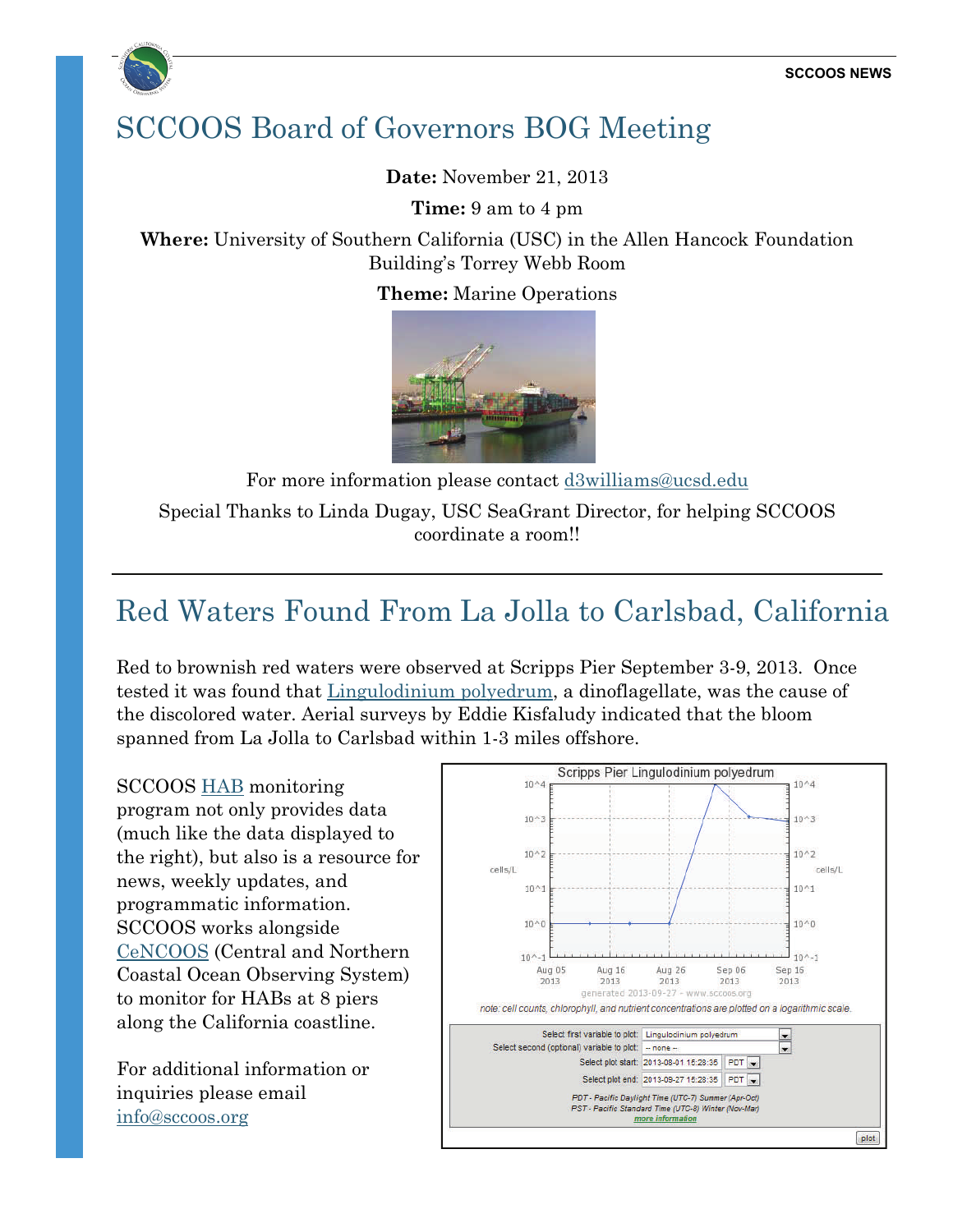#### **October 2013**

### NOAA Awards Ocean and Coastal Technology

NOAA is awarding \$27.2 million to sustain current critical ocean, coastal, and Great Lakes observing efforts and to support innovative marine sensor technologies. The funding is provided through the [U.S. Integrated Ocean Observing](http://www.ioos.noaa.gov/)  [System](http://www.ioos.noaa.gov/) (IOOS®), other federal agencies, and NOAA programs.



"IOOS brings federal and regional ocean observations together to give decision-makers the critical data they need to save lives and build their communities," said Zdenka Willis, U.S. IOOS program director. "These awards will sustain those observations, and speed the



transition of new promising technologies into the ocean, where they can serve our coastal communities day in and day out."

This funding [supports](http://www.noaanews.noaa.gov/stories2013/20130930_ioosgrant.html) NOAA's efforts to develop a national IOOS for tracking, predicting, managing and adapting to changes in the marine environment. IOOS delivers data and information needed to increase understanding of the Nation's waters to improve safety, enhance the economy, and protect our environment.

## Programmatic Profile: SCCOOS Manual Shore Stations

The [Manual Shore Stations](http://sccoos.org/data/manualshorestations/) are a collaborative program that's sponsored by the [California Department of Boating and](http://www.dbw.ca.gov/)  [Waterways](http://www.dbw.ca.gov/). This program provides one of the longest ocean time series in the world and the longest in the Pacific Rim.

The Manual Shore Stations collect, check, and publish temperature and salinity data observed at the shoreline stations along the U.S. West Coast.

At the [Scripps Institution of Oceanography Pier](http://sccoos.org/data/manualshorestations/index.php?study=SIO+Pier+Shore+Station), personnel from the [Birch Aquarium](http://aquarium.ucsd.edu/) take water samples from the surface of the ocean and the seafloor. Samples have been taken at this location since 1916.